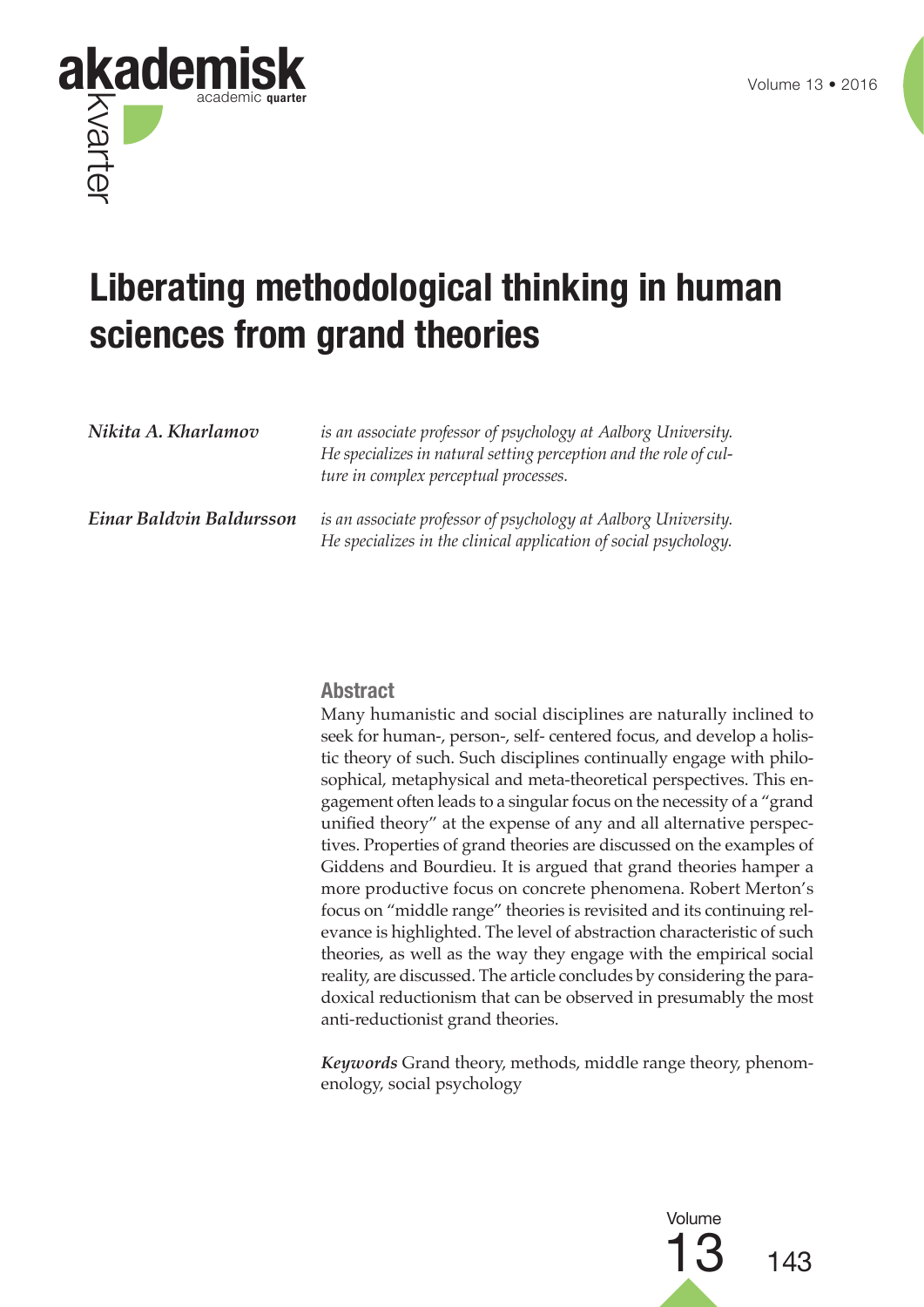

The perennial quest of the humanities and the social sciences is to understand what has alternately been called the soul or the mind, and to figure out what it means to be human and to live in a social universe. In the seventeenth century, Descartes had conveniently dissociated the mind and the body, opening the way to scientifically studying human biology and physiology while preserving the religiously-coveted metaphysical status of the soul. With the advent of materialism, Cartesian dualism has come under fire, while the question has been eventually refashioned in terms of understanding the human brain. Today, in the age of neuroscience, scientists often quip that the ultimate challenge for the human brain is to understand itself. Does it mean, however, that the outcome of these efforts is necessarily a grand unified theory of everything human?

We argue that the succession of grand theories (GT) in the social, psychological, and behavioral sciences is not progressive, does not inspire critical debates, and has not been able to advance empirical research. Conversely, many GTs have shown marked antipathy to data. As an alternative, drawing on examples from social psychology, we propose to revisit Robert Merton's concept of theories of the middle range (MRT) that focus on empirically accessible phenomena.

## **The world according to grand theories**

A classic description of the relation between research and theory assumes that the process starts with some kind of philosophical ontological commitment, and moves from there to theory. Theory then deductively moves to research design. Late twentieth century has seen a resurgence of grand paradigms in humanities such as Foucauldian poststructuralism and Gadamerian hermeneutics (Skinner 1990) that claimed a split from the natural sciences and posited overarching schemes aimed at understanding individual facts and events in their terms.

A true GT focuses on the logical and conceptual relation between the theoretical postulates, models or logical abstractions, that are accorded an essential role within its universe. GTs see the world as an expression of interconnected "grand structures" perceived and understood through theoretical thinking. A field characterized by fragmented theoretical propositions must be immature and possibly in crisis. Since research is seen as inherently deductive, a pur-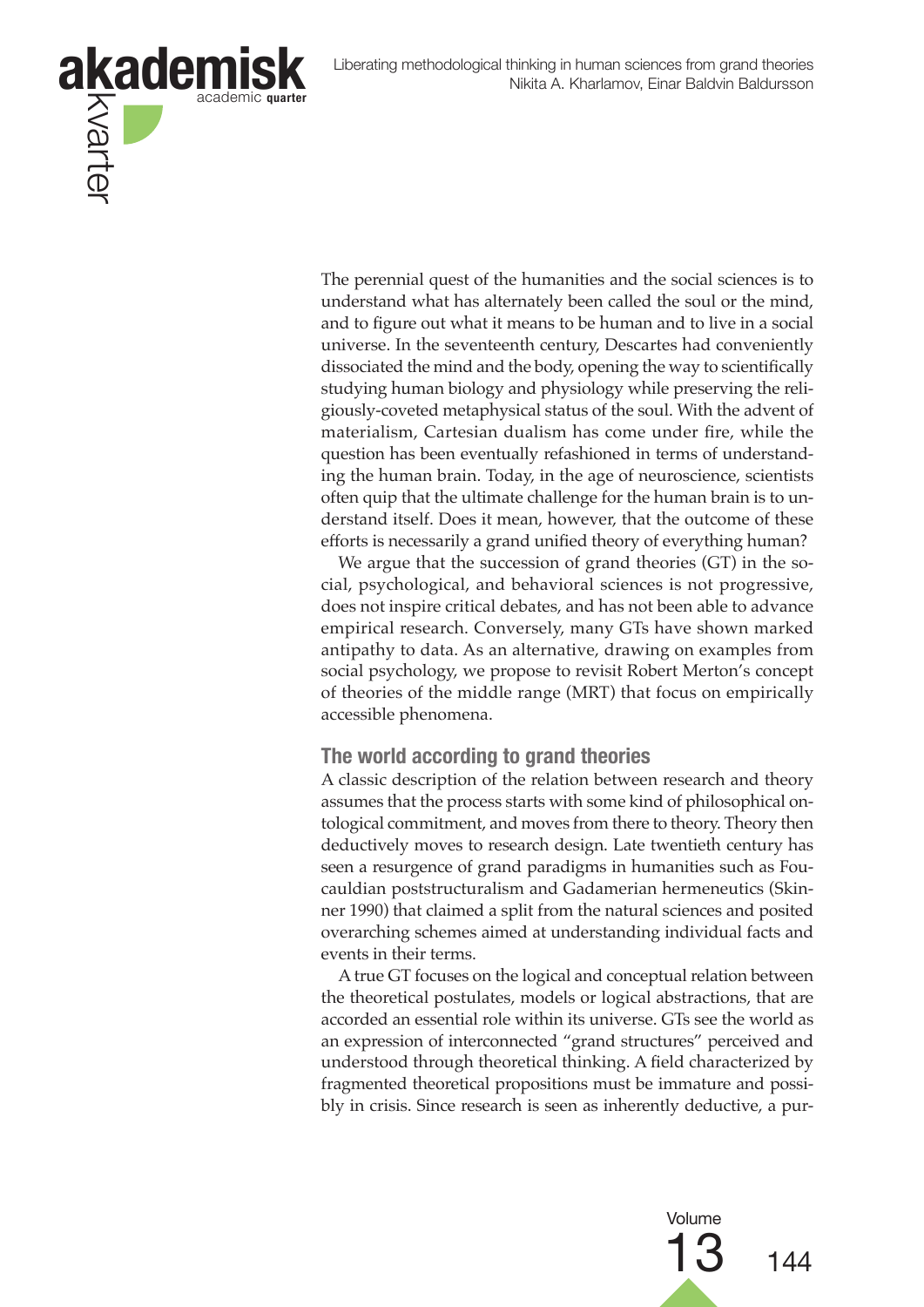

ported theoretical crisis can only be addressed through more theory. The epistemic status of GTs is often construed as privileged, which is to say, a GT does not commonly contain any clearly defined independent truth criterion. At best, many such theories implicitly adhere to a "coherence" theory of truth, that is, incorporate statements that associate with other statements already contained in a theory. In practice, this means that true GT can never be rejected on empirical grounds alone. On the rare occasions where GTs propose predictions, failures tend to be seen to stem from imperfectness of evidence. Under this view a true GT generates understanding, illuminations and insights, an approach to the world, a method to seek and find sense and accommodate new phenomena within a totality of a theoretical narrative.

## **Case study: Giddens and Bourdieu**

A case study in how GTs operate is offered by two well-known theories of society commonly taught as required part of bachelor curricula in humanities and in psychology, including in Denmark. Both purport to explain the nature of social relationships, the role of the individual, and the degree of individual freedom.

Anthony Giddens (1984) proposed the so-called structuration theory, postulating a duality of social structure and individual agency. He himself emphasized that his theory "will not be of much value if it does not help to illuminate problems of empirical research" (Giddens 1984, xxix). Yet, as Gregson (1989) observed, structuration theory failed to provide either workable guidelines or empirically-relevant concepts. The best response to Gregson's critique seems to be that the theory can work as a "'sensitizing device' that encourages researchers to take human consciousness and everyday life seriously" (Warf 2011, 183). Tellingly, Giddens's own recent work on climate change (Giddens 2011) proceeds without as much as a passing mention of structuration.

While Giddens tried to salvage limited freedom of action, Pierre Bourdieu aimed at showing the ultimate dependence of the individual on the social position they occupy, for example in the form of his famous study of reproduction (Bourdieu and Passeron 1990). Yet he soon produced a GT of his own, and in his debates with critics he accused them of an "epistemology of resentment" which allows its advocates to "prohibit others from doing what they them-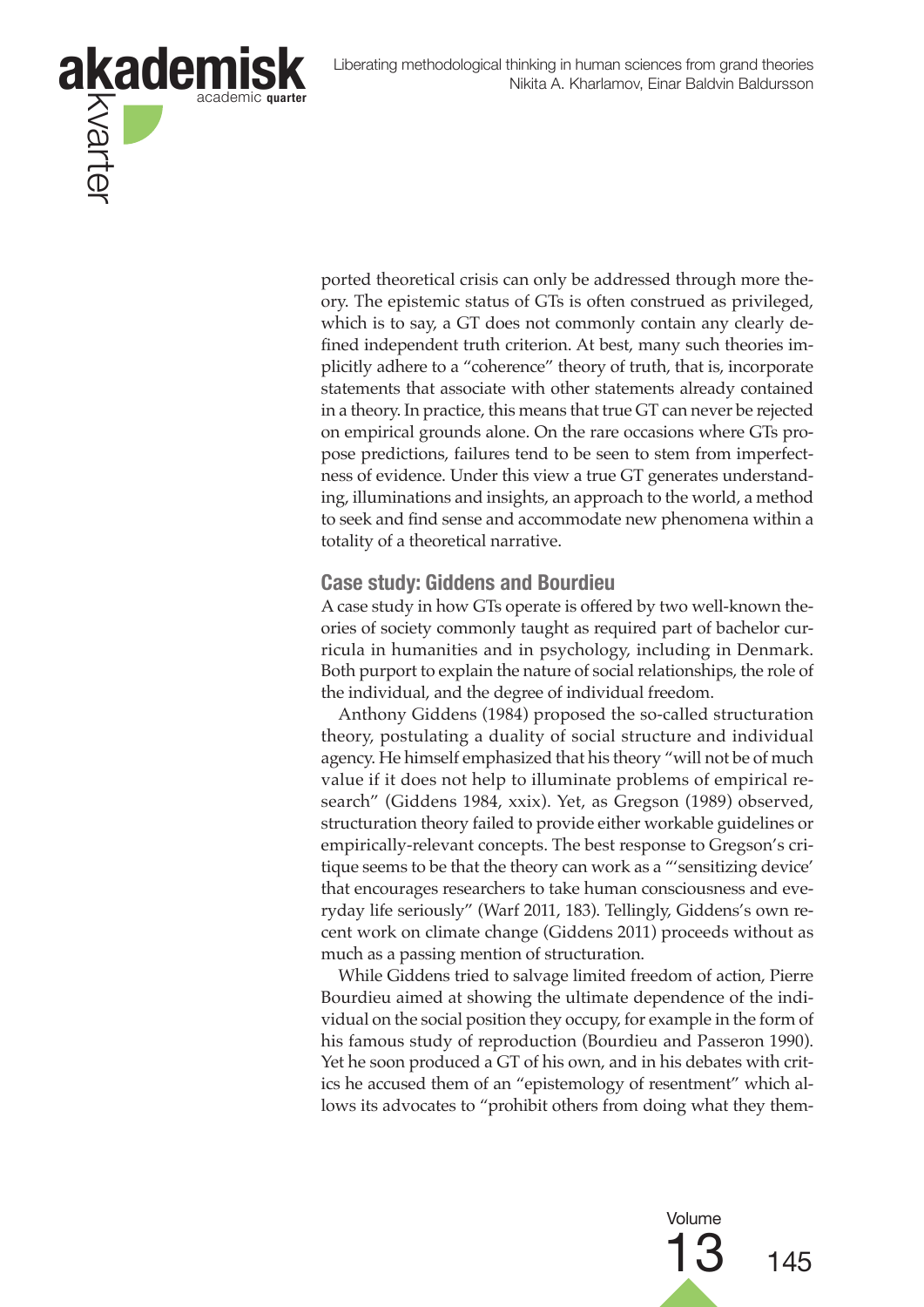

selves are unable to do, so that they can impose their own limits on others" (Bourdieu 1990, 35). This defensiveness has not been unique to Bourdieu, of course, but it shows clearly the kind of conundrum that grand theorizing faces with respect to evaluation of its validity.

Interestingly enough, the advent of postmodernism and its critique of "grand narratives" (Lyotard 1984) has, rather than toning down grand theorizing, led to an even broader explosion of theoretical work on themes like deconstruction and discourse. Indeed, judging by back covers of countless books, one consequence of postmodern liberation of thought from systematic structures of rationality and logic seems to have been that any conceptual combination could now claim the status of a radically new approach to any domain of reality, with an arbitrarily postulated scope and ambition. But does the blooming of a thousand theoretical flowers actually represent advancement of science, and especially science oriented at concrete empirical phenomena?

**Theories of the middle range and the empirical challenge** Robert K. Merton (1968) has proposed the idea of theories of the middle range. This idea originated in understanding that grand theories are not necessarily wrong or misleading so much as potentially premature. While Merton longed for direct confrontation between grand theories in sociology and social psychology, he suspected that currently possible theories suffer from a great divide between theoretical arguments and questions that realistically can be answered through actual and possible research. To promote the latter, Merton identified theories that involve sets of ideas and concepts that neither are as abstract as GTs, nor as specific as individual empirical research protocols. Their main purpose is to connect empirical endeavors across a number of different research contexts using logical and conceptual abstractions or models. As Merton noted, such connection is akin to "the same modest and limited development of ideas which occurred in the early modern period of other sciences, from natural history to chemistry and physics" (Merton 1957, 108). Merton saw MRTs as the middle way between the hasty progression of GTs from a limited number of abstract concept to arcane networks of theoretical statements (the kind witnessed, for instance, in the debates on structuration theory), and the theoretically low-level accumulation of individual empirical records and hypotheses.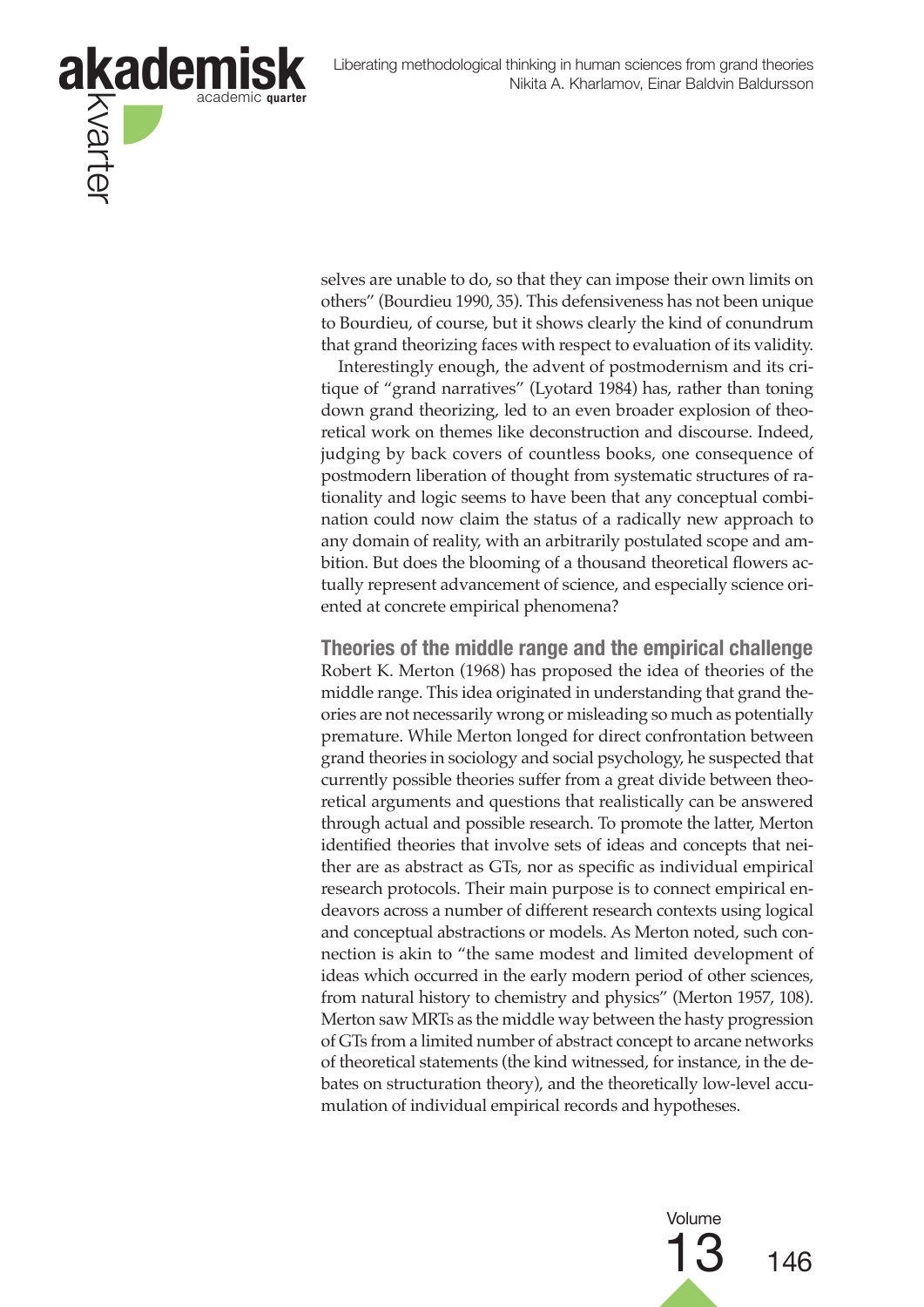Liberating methodological thinking in human sciences from grand theories Nikita A. Kharlamov, Einar Baldvin Baldursson



The empirical challenge presents the counterpart to theoretical proliferation especially in the domain of quickly emerging and changing methods. In psychology and brain sciences this has become especially evident since 1990s, with the advent of modern methods of brain scanning (such as functional magnetic resonance imaging, fMRI) as well as the mass accessibility of computational power necessary for analyzing data from already known methods such as electroencephalography (EEG). 2010s have likely added a further democratization of analytic expertise and skills in that computer analysis of quantitative and qualitative data. What previously required expensive software (such as IBM SPSS) and specialized training can now be mounted on end-user machines using free programming environments like R and Python, which come with inexhaustible supply of Internet-based documentation, training, and expert community advice. Furthermore, the social and behavioral sciences in 2010s are seeing an explosion of interest in the so-called Big Data, which essentially means applying exploratory statistics and machine learning algorithms to all sorts of data about human behavior that gets automatically collected during routine activities of the "Internet of Things." Examples of such "naturally occurring behavioral data" (to extend a term often used in some strands of qualitative research, e.g. by Silverman 2013) include public Twitter feeds and municipal statistics made public by many local governments across the world (e.g., by the city of Aarhus in Denmark – http://www.smartaarhus.eu/projects/open-data-aarhus). Even more naturally occurring data is available to commercial agents such as retail corporations that collect consumer data. This proliferation blurs the traditional distinctions between disciplinespecific kinds of data (e.g., the claims of psychology to psychometric tests or the claims of neuroscience to EEG), and underscores the necessity of middle range theories to address the quickly changing landscape of empirical research.

Contrary to what the adherents of grand theorizing generally presuppose, much of scientific innovation has in the past century been primarily driven by methodological breakthroughs rather than by creating new GTs. Thus, Greenwald (2012) has observed that most Nobel Prizes in the sciences have been awarded for essentially methodological advances. He contends that quite a number of very ambitious theoretical controversies in cognitive and social psychol-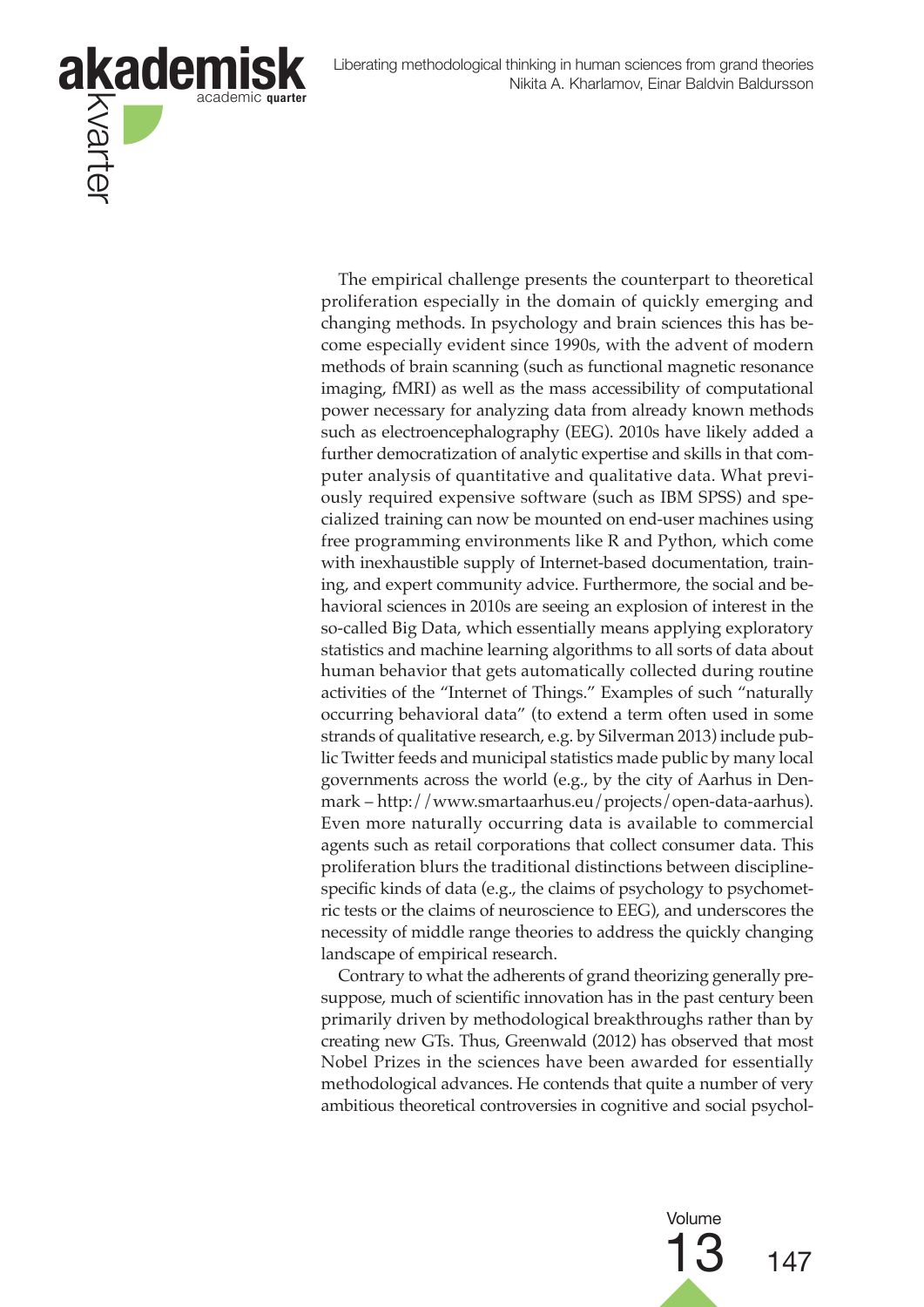

ogy, such as the debate between rationalistic and heuristic models of reasoning, have either never been resolved, or, as happened to a minority of them, have shown signs of resolution primarily due to methodological and research-technological solutions. For example, according to Greenwald (2012, 105), brain scanning was essential in supporting a multiple systems account of mental categorization. This represents a productive interplay between empirical experiments and theories of the middle range that apply to a particular domain of cognition, rather than a top-down resolution by a grand theoretical schema. In terms of White and Poldrack, this is an example of different models of cognitive processes producing a behavioral mimicry, that is, the state where "the same data can be produced by each type of model" (White and Poldrack 2013, 79). They note that the function of brain imaging in this case is that of *constraining* theoretical models and provide differential support for them.

A proper theory of the middle range has the ability to combine what on the surface seems to be different empirical phenomena. This produces an account of a concrete domain of human behavior or function on a particular scale. One well-known example of MRT in social psychology is the role-set theory. According to Merton,

"Role-set theory begins with the concept that each social status involves not a single associated role, but an array of roles. This feature of social structure gives rise to the concept of role-set: that complement of social relationships in which persons are involved simply because they occupy a particular social status." (Merton 1968, 42)

Without engaging in broad debates about the nature of social structure or the relationship between structure and agency, role-set theory was able to put together findings in several areas of workplace research. MRTs thus work as a kind of guide for the design and interpretation research in social science, humanities and last but not least, psychology.

#### **Abstraction as a tool of the middle range**

MRTs proceed by using relatively limited conceptual abstractions across a select number of empirical domains. Pawson (2013) discussed this procedure at length, and it is worth recapping here. The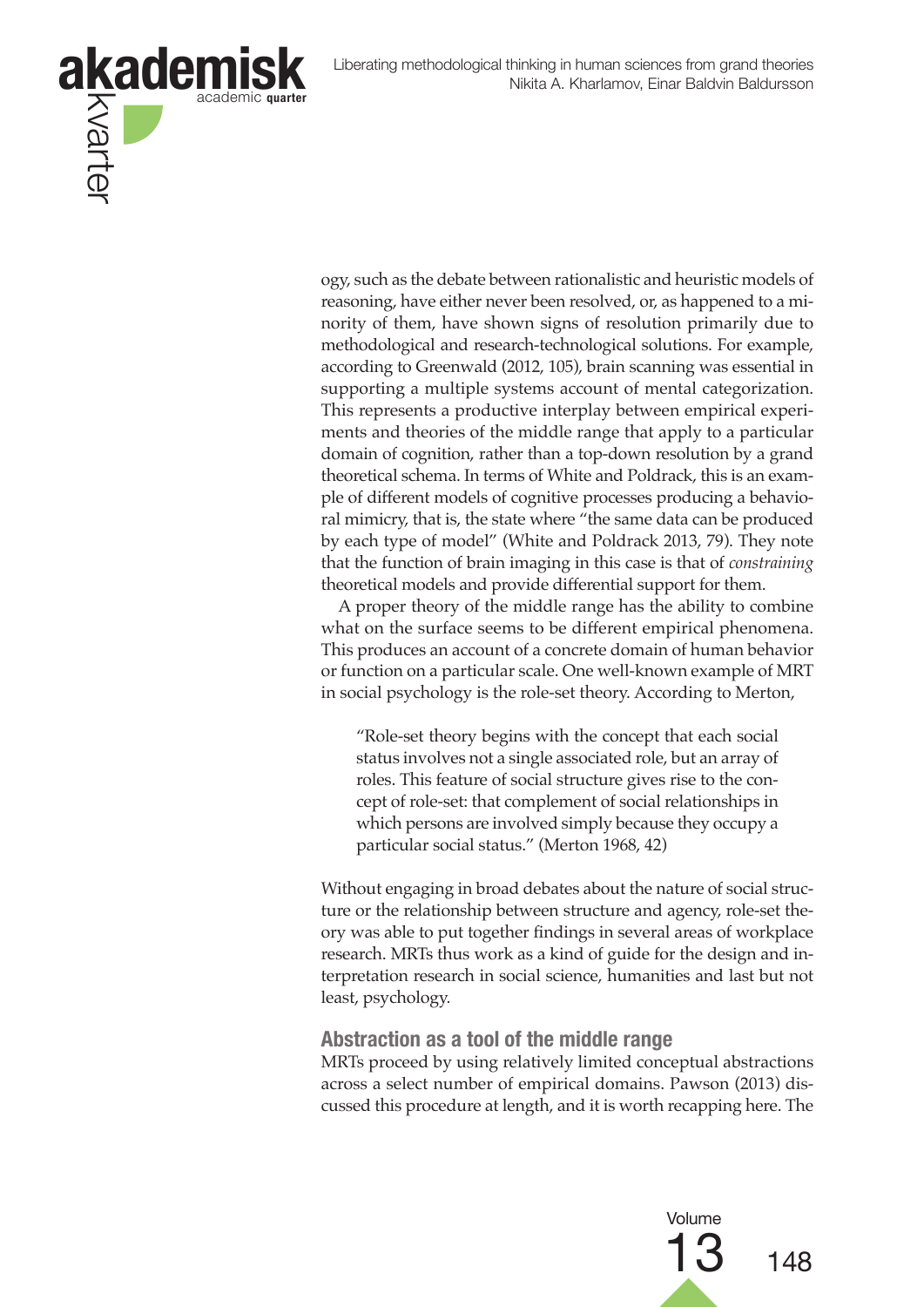

key to abstraction is integrating key features of a phenomenon across a number of occurrences. Abstractions of the middle level enable us to identify and understand specific occurrences as an expression of a more general instance. In doing so, we subscribe to a kind of middle-range conceptual realism: we attempt to go beyond pure association, or clustering, of observable features, to arrive at domain-applicable concepts that differentiate between broad classes of phenomena. Importantly, these allow inclusion as well as exclusion of superficially similar occurrences.

An example of such procedure is differentiating between three classic middle-range social-psychological theories: social identity (Tajfel and Turner 1986), social comparison (Festinger 1954), and reference group (Hyman 1942). All three theories operate in the domain of judgments and evaluations that people make of one another in social contexts. Social identity theory places primacy on the individual's belonging to and identifying with a particular group (e.g., ethnic group), giving rise to the in-group favoritism. Social comparison underscores the processes of comparing oneself with others along particular dimensions (e.g., monetary wealth). Reference group theory prioritizes distinct groups (such as local cultural elites for a newcomer) in relation to which an individual shapes their attitudes, values, and self-appraisals.

It may very well be the case that all three types of phenomena are expressions of one basic process. But on the middle range, a strong case can be made that the three theories describe distinct "modules," sensitive for different inputs and influencing distinct and separate forms of social behavior. If this is correct, then a deeper focus on the specific applicability of these three "modules" and the differences between them across specific empirical fields is likely to be more scientifically insightful and pragmatically useful than an attempt to construe a GT unifying them all.

#### **Practical principles of middle range theories**

Following Merton (1968) and Pawson (2009; 2010; 2013), we suggest that three principles govern development and application of middle range theories.

Volume

13 <sup>149</sup>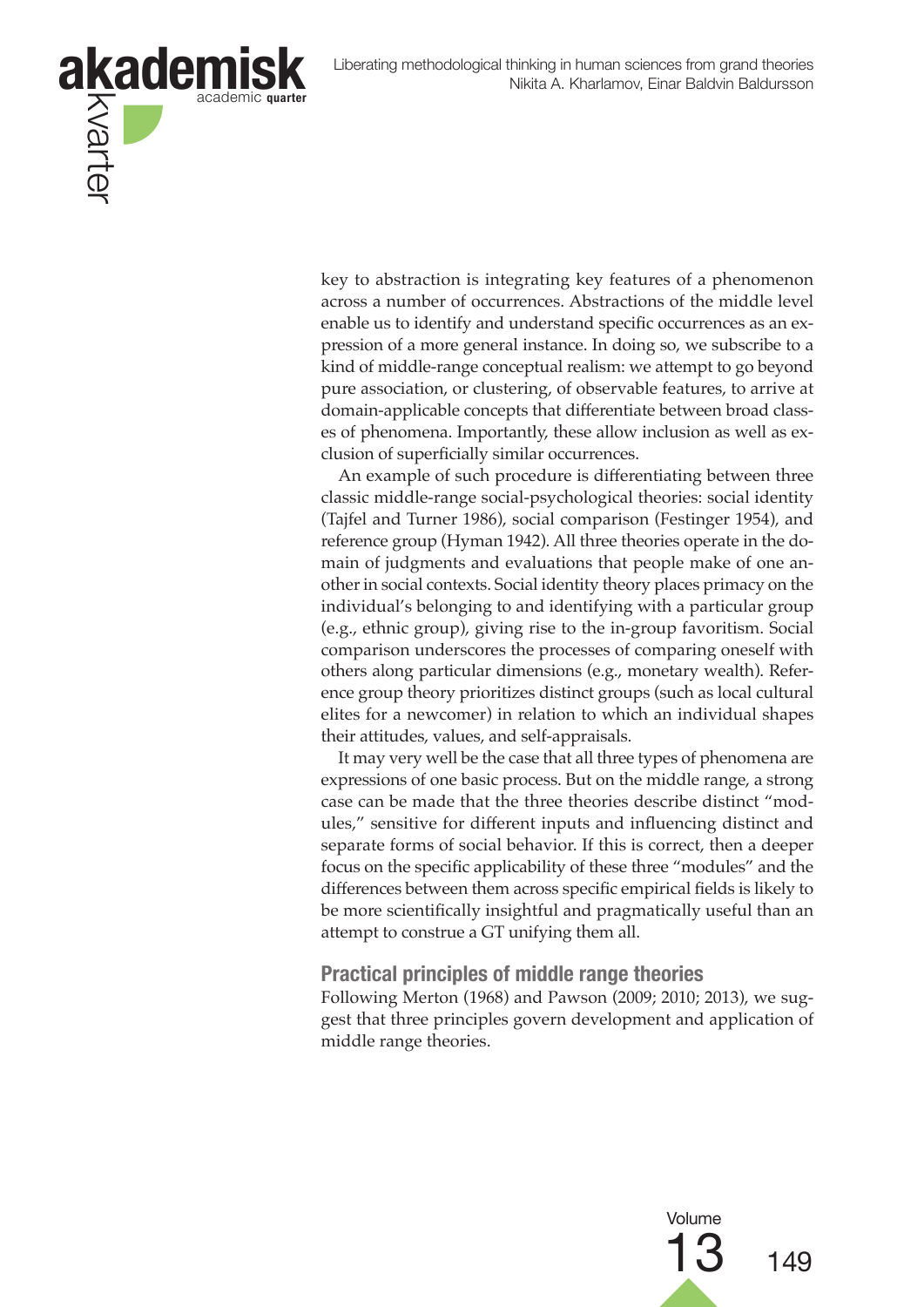

## **1: Sufficient level of abstraction**

According to Merton (1967, 68), one criteria of useful MRTs is that they are "sufficiently abstract... to transcend sheer description or empirical generalization." Good empirical research typically produces a multitude of details and descriptions that need to be reconstructed through abstractions or models that maintain transparent connection with data. Each MRT identifies phenomena the generality of which, however, are limited to a particular empirical domain and scale. It also provides explanations that hold within the specific domain or set of domains, without necessarily purporting to provide universal explanations valid for spatial and temporal scales, levels of organization, and historical periods of human activity. Social identity, social comparison, and reference group theories are all limited to the domain of interpersonal and group evaluations and judgments, and to the scale of higher mental processes (evaluations and judgments) and person-group processes.

Empirical and theoretical maturation in a particular research field is brought about through (a) development and application of specific MRTs; (b) identification of their limits and specification of explanatory powers; (c) emergence of a set of MRTs that provide a number of distinct perspectives on the chosen domain and (d) finally MRTs whose primary role is to capture or model phenomena, that subsequently are integrated intro higher level MRTs. The does not mean that the MRT-perspective entitles a relativist epistemology: middle range theories typically share similar explanatory domains and scales and vary in particular "inputs," "outputs," and theorized mechanisms and observed patterns. Thus, it is incorrect to say that a particular empirical field (such as "Janteloven – the unspoken rules of interpersonal behavior and evaluation – in Danish corporate environments") can be described through an open range of perspectives. Rather, a particular MRT out of a set is best applicable to this field. This means that MRTs are at the same time closely tied to empirical investigations and phenomena, and can neither be owned by, nor be particular to any specific GT. Instead we should expect multitudes of MRTs, each a "tool" developed for particular purposes, and often used in combination with other such tools.

Merton himself was vague about what constitutes the ideal level of abstraction. We suggest that this vagueness is necessary to prevent dogmatic codification of this approach. Merton himself more

> Volume  $150$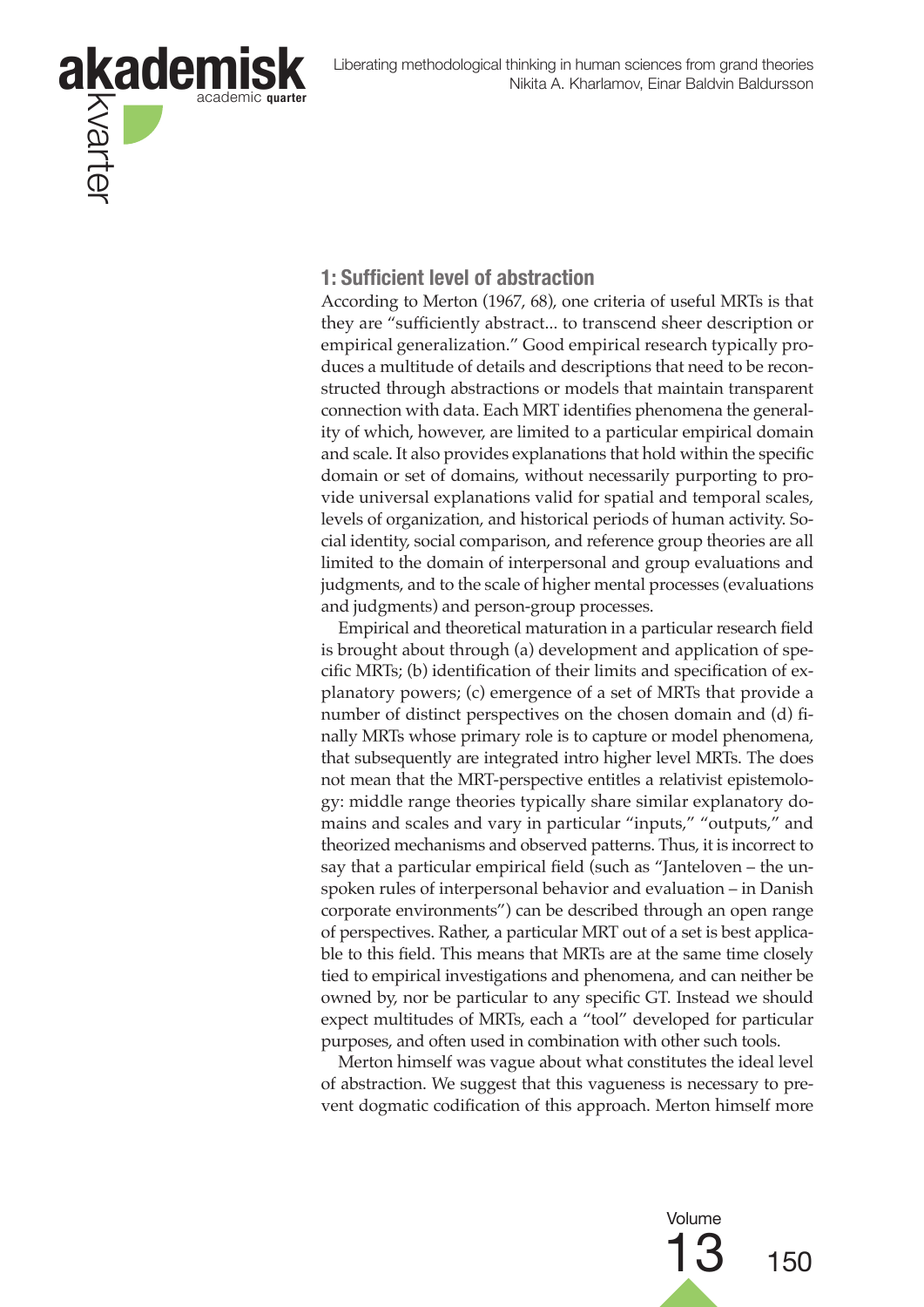

than anything wanted to avoid conceptual systems that aspire to totality, so abstract as to be seemingly able to encompass every kind of process and behavior, without really explaining anything at all.

## **2: Transparent deduction**

Merton writes that middle range theories "consist of limited sets of assumptions from which specific hypotheses are logically derived and confirmed by empirical investigation" (Merton 1968, 68). He thus pinpoints both the manner in which a theory of the middle range is constructed, and the core feature of such theories.

Firstly, such theories must consist of a set of clear propositions. Secondly, MRTs focus on empirical patterns. Patterns are neither laws nor impeccable empirical regularities. Empirical regularities in the social world are inherently fuzzy, and even the strongest pattern will sometimes be conspicuously absent. Sometimes even an exception might prove the rule. However, theoretically valid empirical regularities should be transparently deductible from middle range assumptions and propositions. Subsequently prediction can be produced "which is more secure than mere empirical extrapolation from previously observed trends" (Merton 1968, 152).

## **3: Adaptive confrontation with explanatory failure**

Any scientific claim that something might be true also accepts that it might be false. Thus, it should be possible to test middle range theories, and they should be able to fail. "The middle range orientation involves the specification of ignorance. Rather than pretend to knowledge where in fact it is absent, it expressly recognizes what still must be learned in order to lay the foundations for still more knowledge." (Merton 1968, 68). While most GTs claim to adhere to some kind of falsifiability, they, as we have seen above with Bourdieu, tend to reject empirical criticism. MRTs attempt to explain empirical patterns that are dynamic, flexible and mutable. Over time any research based on theories of the middle range will accumulate empirical anomalies. For MRTs, the most productive strategy is modification and adaptation, so that the new versions accommodate empirical anomalies and confront these anomalies with new methods and techniques. For example, in this fashion behavioral mimicry was first identified in the domain of mental categori-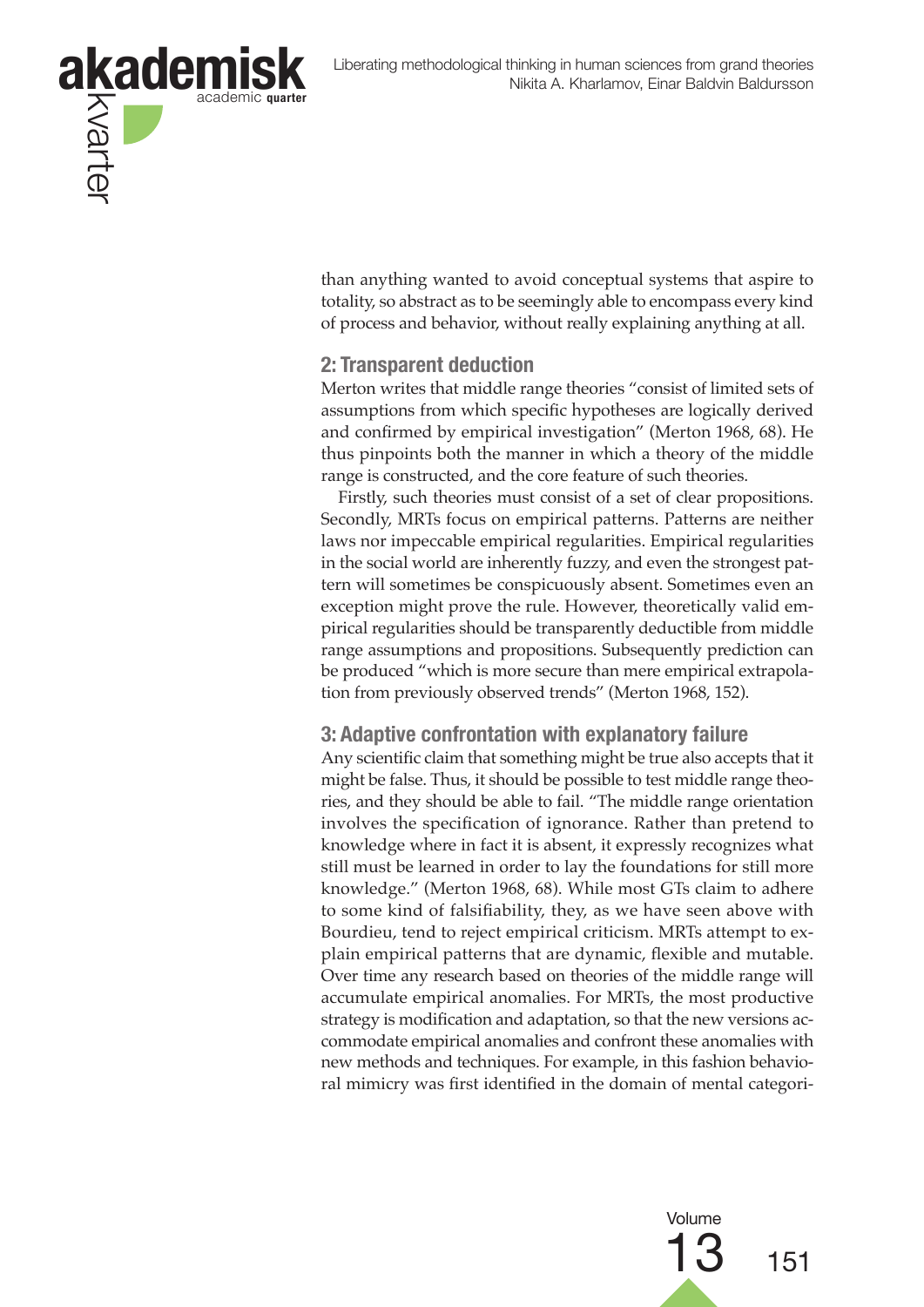

zation, and then resolved with an entirely new class of methods (Greenwald 2012; White and Poldrack 2013).

#### **Conclusion**

Grand theories are unquestionably appealing for the theoreticians, not least for the prospect of the associated fame, and for the general public, not least for the shock value and grandeur associated with the next profound explanation of the mysteries of humanity. However, it appears that thus far middle range theories have had a far better survival chance than grand theories. Even GTs survive best when "demoted" to MRT level: thus, Bourdieu's "reproduction" seems to work best in education studies, after being formally specified to focus narrowly on the "different mechanisms through which [measurable] cultural capital leads to [measurable] educational and socioeconomic success" (Jæger and Breen 2016, 1081).

Perhaps the biggest paradox in GT development is the oft-stated fear of reductionism (for instance, "reductionism of the psyche to brain processes" is a favorite argument in many humanistic psychologies). Yet ironically, the grandeur of GT claims often results in nothing less than reductionism to the grandest possible level – a fate suffered, for instance, by phenomenology which attempted to place a (conscious) subject in the center of human existence. This thinking subject is typically assumed to have (perhaps with some training in phenomenological introspection) complete and privileged access to the content of their own holistic and indivisible consciousness. Critical examination of phenomenology, however, has shown that consciousness is famously murky and subjects don't seem to have a clear idea even about the basic qualia such as the color of their dreams (Schwitzgebel 2011), while decades of neuropsychological research have shown how entire swaths of consciousness can be altered or destroyed by brain damage. It turned out that the mind cannot be effectively reduced to classical phenomenological subject.

Perhaps eventually humanity will arrive at a unified theory of human mind, social interactions, and society, just as it has seemingly zeroed in on the basics of physics (though even in physics the unified field theory, for instance, is still out of reach). For the time being, we suggest that human sciences would be well served by suspending their fascination with grand schemas and by engaging

> Volume 152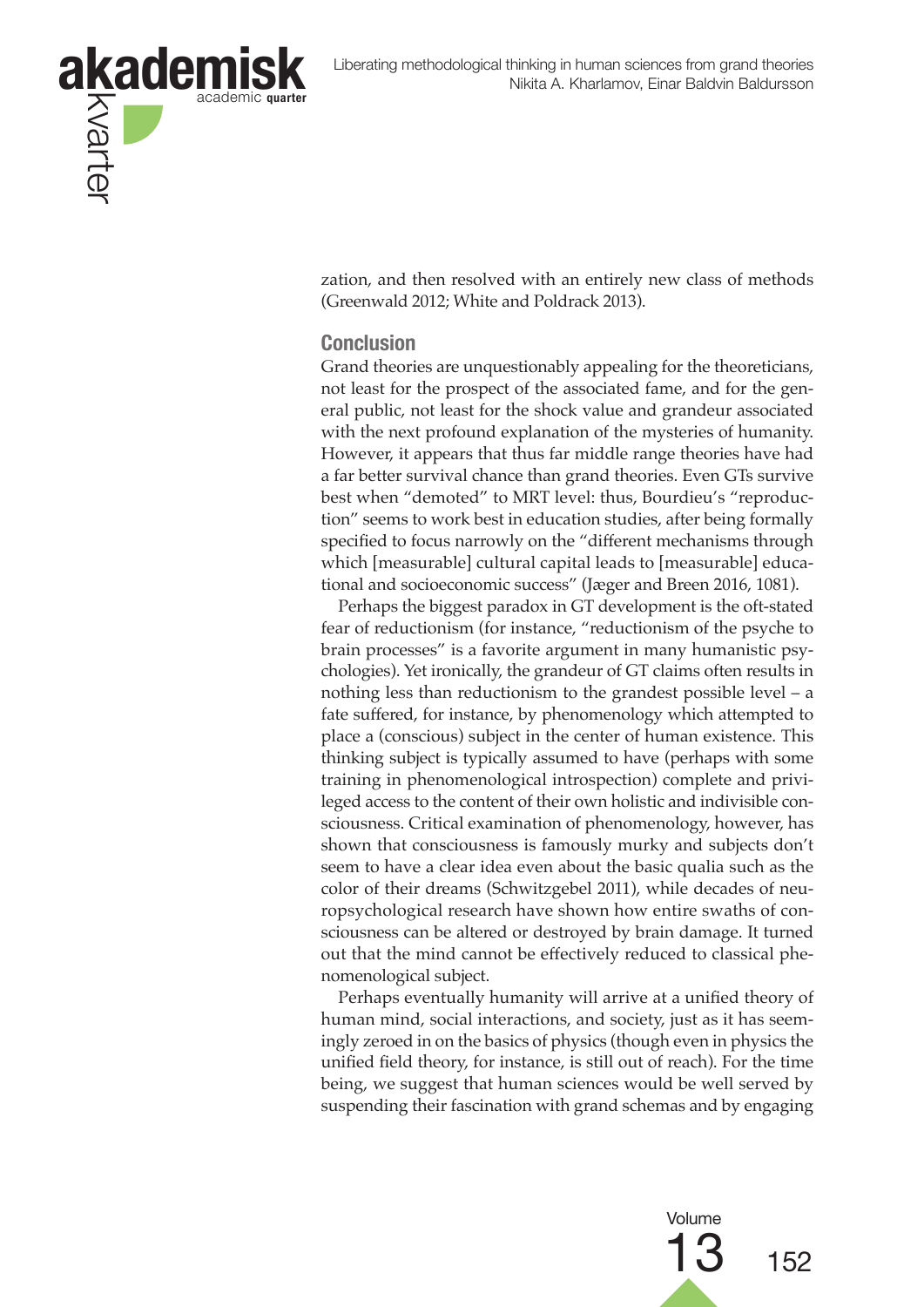

in middle range theorizing in tight connection with exciting new methods and new and established empirical fields. For many scientists (as the authors of this article have learned), this might be a truly liberating experience.

## **References**

- Bourdieu, Pierre. 1990. *In Other Words: Essays Towards a Reflexive Sociology*. Translated by Matthew Adamson. Stanford: Stanford University Press.
- Bourdieu, Pierre, and Jean-Claude Passeron. 1990. *Reproduction in Education, Society and Culture.* Second Edition. Translated by Richard Nice. Los Angeles: SAGE.
- Festinger, Leon. 1954. "A Theory of Social Comparison Processes." *Human Relations* 7: 117-140.
- Giddens, Anthony. 1984. *The Constitution of Society: Outline of the Theory of Structuration*. Cambridge: Polity.
- Giddens, Anthony. 2011. *The Politics of Climate Change.* Second Edition. Cambridge: Polity.
- Greenwald, Anthony G. 2012. "There is Nothing so Theoretical as a Good Method." *Perspectives on Psychological Science* 7: 99-108.
- Gregson, Nicky. 1989. "On the (Ir)relevance of Structuration Theory to Empirical Research." In *Social Theory of Modern Societies: Anthony Giddens and His Critics*, edited by David Held and John B. Thompson, 185-214. Cambridge: Cambridge University Press.
- Hyman, Herbert H. 1942. "The Psychology of Status." *Archives of Psychology* 269: 1-94.
- Jæger, Mads M., and Richard Breen. 2016. "A Dynamic Model of Cultural Reproduction." *American Journal of Sociology* 121: 1079- 1115.
- Lyotard, Jean-Francois. 1984. *The Postmodern Condition: A Report on Knowledge*. Translated by Geoffrey Bennington and Brian Massumi. Manchester: Manchester University Press.
- Merton, Robert K. 1957. "The Role-Set: Problems in Sociological Theory." *British journal of Sociology* 8:106-120.
- Merton, Robert K. 1968. *Social Theory and Social Structure. 1968 Enlarged Edition.* New York: Free Press.
- Pawson, Ray. 2009. "On the Shoulders of Merton: Boudon as the Modern Guardian of Middle-Range Theory." In *Raymond Bou-*

Volume 153